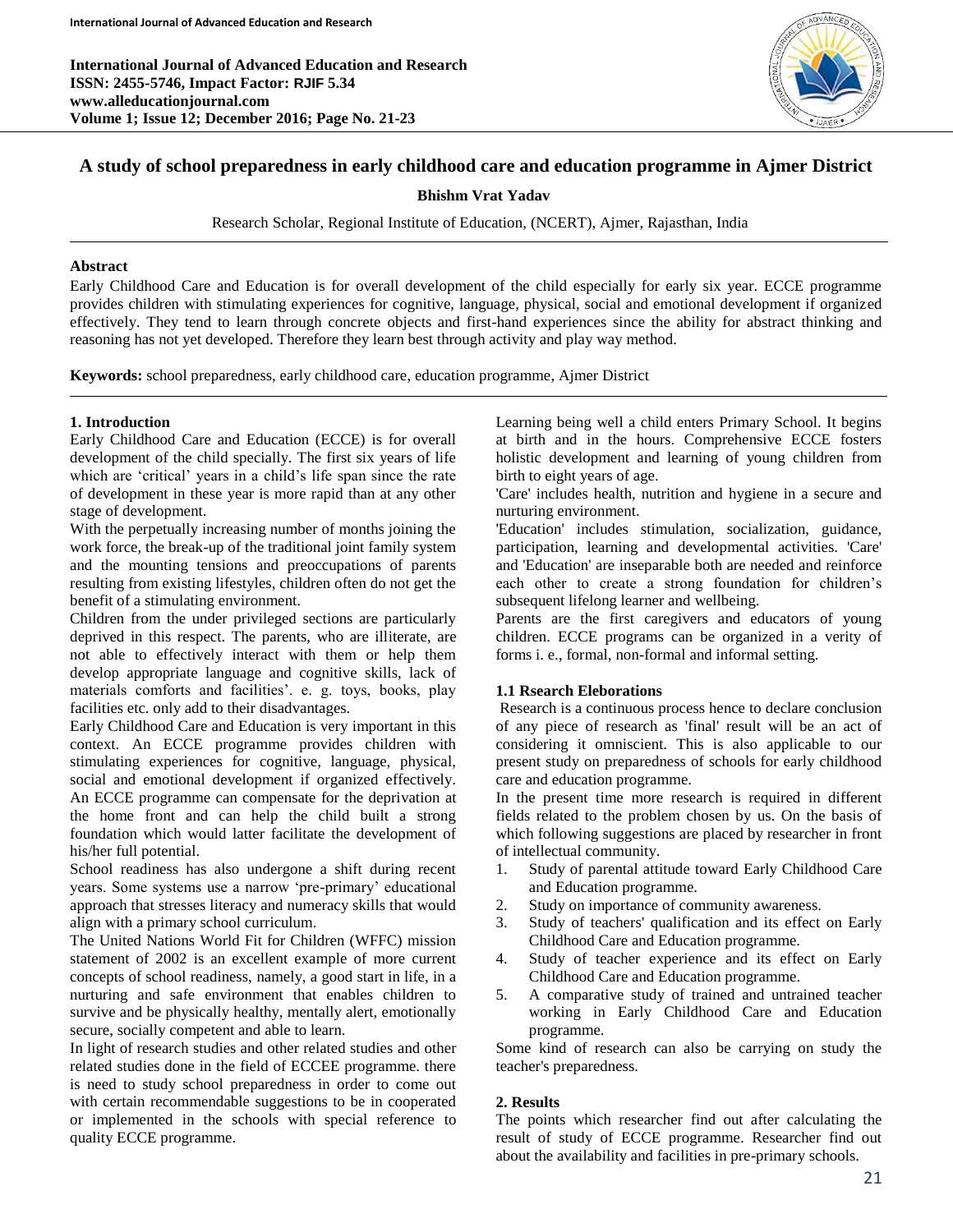According to ECCE, NCF 2005 Curriculum Framework

- 1. Sufficient numbers of schools (50%) are having three rooms and 40% have two rooms and remaining 10% schools having one room. Then the researcher found 50% schools are prepared for ECCE programme and 50% are not prepared for ECCE programme.
- 2. A sufficient number of schools (60%) are having adequate number of separate rooms for pre-primary children and 40% schools are not prepared for running ECCE programme.
- 3. 50% schools are having adequate toilet facilities for preprimary children in which 10% schools are having three separate toilets which is more convenient and 50% schools are still not prepared for running ECCE programme.
- 4. Approximately 30% schools are having sufficient water tabs. Whereas 60% schools do not have sufficient facilities and remaining 10% schools are not having any type of water facility.
- 5. A sufficient number of schools (90%) are having adequate toilet cleanliness and 10% are not having cleanliness in school.
- 6. A sufficient number of schools (60%) are having filtered water supply. Whereas 40% schools are having government water supply for pre-primary children.
- 7. A sufficient number of schools (90%) are having adequate attendant or helper for pre-primary children and remaining 10% are not having attendant/helper for pre-primary children.
- 8. 60% schools are having adequate teacher's availability in pre-primary classes in which 30% schools having two teachers remaining 10% schools having one teacher for pre-primary classes.
- 9. A sufficient number of schools (70%) conduct frequent parent- teacher meeting for pre-primary children and other 30% schools are not conduct parent-teacher meeting for pre-primary children.
- 10. Maximum schools (80%) revealed that their classrooms for pre-primary children are situated/ located in good a position that children do not face any physical obstacle while approaching the classroom and 20% schools are not having good infrastructure.
- 11. A sufficient number of schools (90%) are having adequate teacher-student ratio in pre-primary classes which ranges from 1:20 to 1:30, 10% schools have been founded with 1:18 ratio which is as per documents requirement.
- 12. A sufficient number of schools (60%) are having teachers' who have not attended any teacher training programme. Remaining 40% schools are having teachers who have attended ECCE training/programme.
- 13. As far as interaction of teachers with pre-primary children is concerned, 40% teachers use English language for the interacting with the children. 30% teachers use both mother tongue and English language and remaining 30% teachers accept that they use mother tongue of the children during formal as well as informal interaction.

#### **3. Conclusion**

After reviewing all type of the above mentioned studies the researcher conclude that, all through these studies related to different aspects of ECCE programmes and preparedness of schools for pre-primary children but there is specific study related with 'a study of preparedness of school for preprimary school under ECCE programme.

There arises need to study the aspect of school preparedness for imparting quality education, educate care and age appropriate development to the children in ECCE programme.

Under the component of school preparedness there are some related aspects such as teachers' professional qualification, there working conditions, availability of infrastructural resources and schools? A readiness to ensure better care and education to children who need to be studied separately so as to enable school set up ready for ECCE programme.

## **4. Refrences**

- 1. Azim Premji Foundation. School Preparedness study. Unpublished Report. Bangalore: Azim Premji Foundation. Census of Andhra Pradesh, 2009.
- 2. Beaun JS, Edwards EP. History and Theory of Early Childhood Education. Charles A. Jones Publishing Co., Washington, Ohio, 1972.
- 3. Convention on the Rights of the Child. UNICEF. Draft National Early Childhood Care and Education (ECCE) Policy. 2012. Ministry of Women and Child Welfare, Government of India, 1989.
- 4. Early Childhood Education Curriculum Framework (Draft). Department of Women and Child development. New Delhi: Government of India, 2012.
- 5. Focus on Children under Six The Right to Food Campaign. New Delhi: Citizens' Initiative for the Rights of Children Under Six, 2006.
- 6. Gragnolati M, Bredenkamp C, Shekar M, Das Gupta M, Lee Y. India's Undernourished Children – A call for reforms and action. Health Nutrition and Population Series, Washington: The World Bank, 2006.
- 7. Human Development Report. Andhra Pradesh. Prepared for Government of Andhra Pradesh. Centre for Economic and Social Studies, Government of Andhra Pradesh, 2007-2008.
- 8. ICDS IV Project. Project Concept Note (Revised). Ministry of Women and Child Development, New Delhi: Government of India, 2007.
- 9. Kaul V, Sankar D. Education for All: Mid Decade Assessment: Early Childhood Care and Education in India. New Delhi: National University of Educational Planning and Administration, 2009.
- 10. Kaul V. Cognitive Development' workshop on Pre-Primary Curriculum, 1984.
- 11. Kaul V. Early Childhood Care Education Programme, 2009.
- 12. Lortan JW, Walley BL. Introduction to Early Childhood care and Education. D. Van Nostrand Company, New York, 1979.
- 13. Murlidharan R. Motor Development of Indian Children. Developmental Norms of Indian children, 2.5 to 5 years, Ninth Report. NCERT New Delhi, 1971.
- 14. Murlidharan R. Activities for the Language Development of Pre-School Children'. Workshop on Pre-School Curriculum, 1984.
- 15. Murlidharan R. The Systems of Pre-School in India. Mexwell Press, Delhi, 1988.